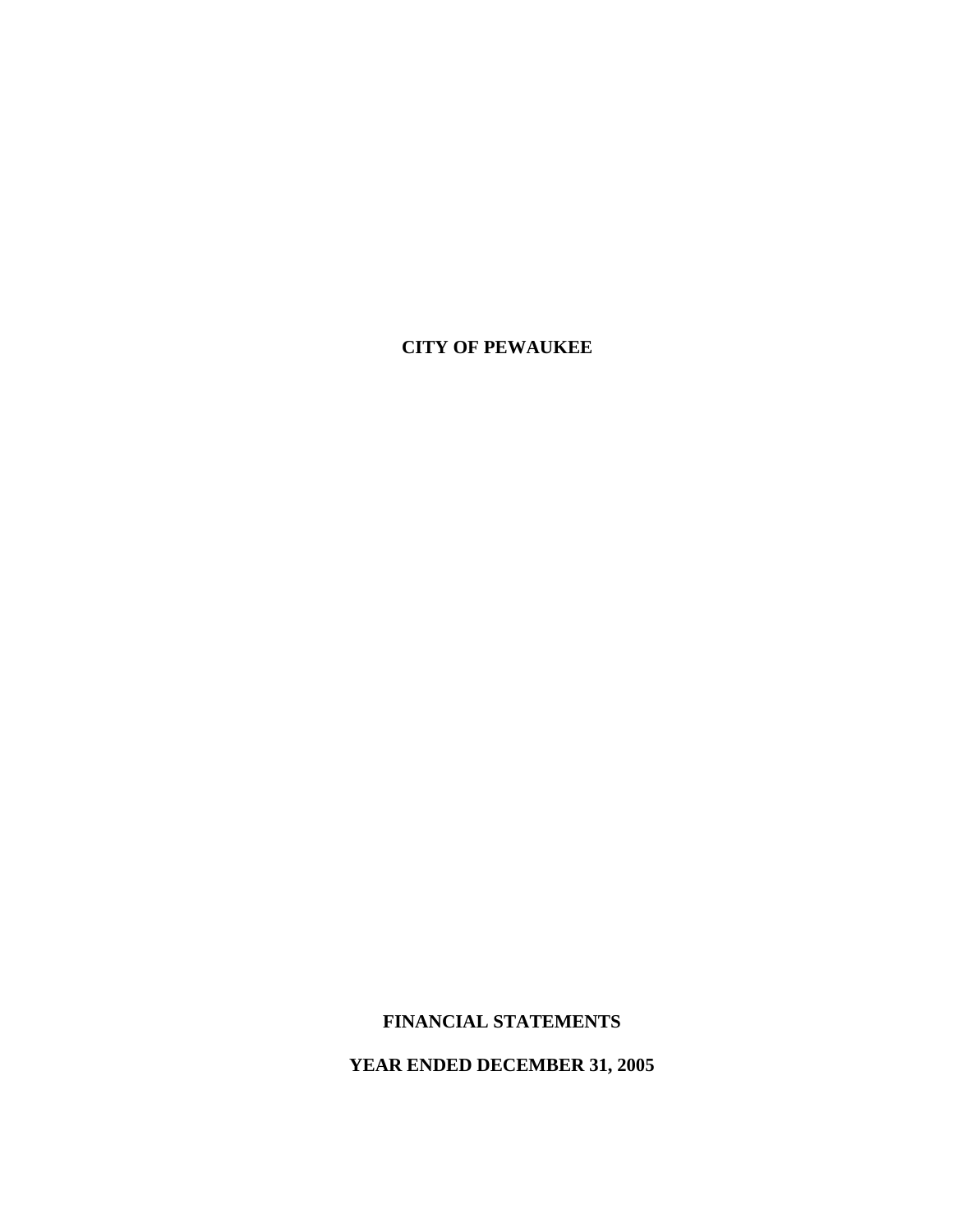## **CITY OF PEWAUKEE FINANCIAL STATEMENTS TABLE OF CONTENTS December 31, 2005**

| <b>Basic Financial Statements</b>                                                                                                  | <b>Exhibit</b> | <b>Page</b> |
|------------------------------------------------------------------------------------------------------------------------------------|----------------|-------------|
| <b>Independent Auditors' Opinion</b>                                                                                               |                | 1           |
| Management's Discussion and Analysis                                                                                               |                | 3           |
| Government-Wide Financial Statements:<br><b>Statement of Net Assets</b>                                                            | A              | 15          |
| <b>Statement of Activities</b>                                                                                                     | B              | 16          |
| <b>Fund Financial Statements:</b><br><b>Governmental Funds:</b><br><b>Balance Sheet</b>                                            | $\mathsf{C}$   | 17          |
| Reconciliation of the Balance Sheet to the<br><b>Statement of Net Assets</b>                                                       | D              | 18          |
| Statement of Revenues, Expenditures and<br><b>Changes in Fund Balances</b>                                                         | E              | 19          |
| Reconciliation of the Statement of Revenues,<br><b>Expenditures and Changes in Fund Balances</b><br>to the Statement of Activities | $\mathbf{F}$   | 20          |
| General Fund:<br><b>Budgetary Comparison Statement</b>                                                                             | G              | 21          |
| <b>Proprietary Funds:</b><br><b>Statement of Net Assets</b>                                                                        | H              | 22          |
| <b>Statement of Revenues, Expenses</b><br>and Changes in Net Assets                                                                | I              | 23          |
| <b>Statement of Cash Flows</b>                                                                                                     | J              | 24          |
| Agency Fund:<br><b>Statement of Fiduciary Net Assets</b>                                                                           | K              | 25          |
| Notes to the Financial Statements                                                                                                  |                | 26          |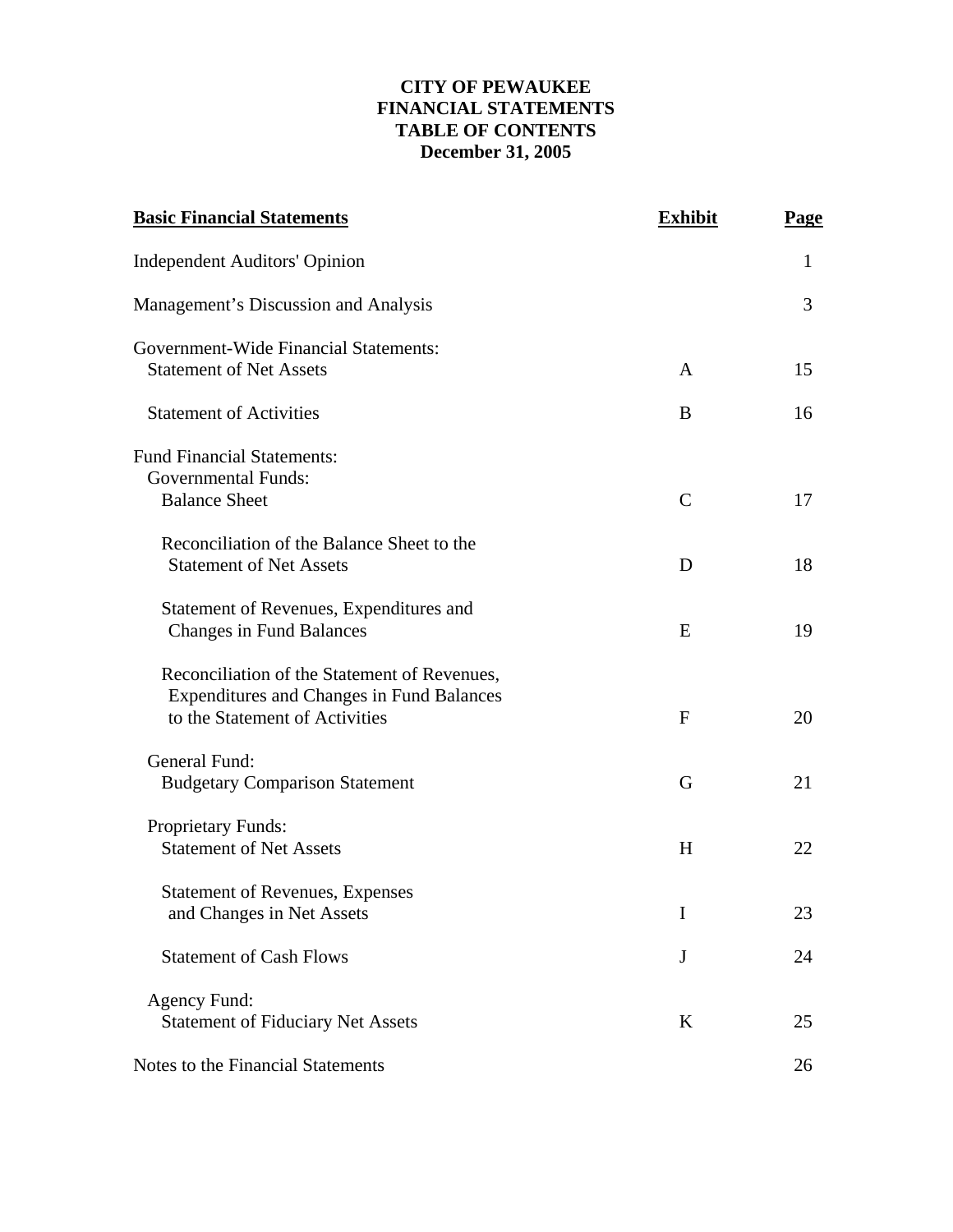## **CITY OF PEWAUKEE FINANCIAL STATEMENTS TABLE OF CONTENTS - Continued December 31, 2005**

| <b>Supporting Schedules</b>                                                                                      | <b>Schedule</b> | <b>Page</b> |
|------------------------------------------------------------------------------------------------------------------|-----------------|-------------|
| Non-Major Governmental Funds:<br><b>Combining Balance Sheet</b>                                                  | $\mathbf{1}$    | 48          |
| Combining Statement of Revenues,<br><b>Expenditures and Changes in Fund Balances</b>                             | 2               | 49          |
| General Fund:<br><b>Statement of Revenues Compared to Budget</b>                                                 | 3               | 50          |
| <b>Statement of Expenditures Compared to Budget</b>                                                              | 4               | 53          |
| Special Revenue Funds:<br><b>Combining Balance Sheet</b>                                                         | 5               | 55          |
| Combining Statement of Revenues, Expenditures<br>and Changes in Fund Balances                                    | 6               | 56          |
| Combining Statement of Revenues, Expenditures and<br>Changes in Fund Balances - Actual and Budget                | 7               | 57          |
| Debt Service Fund:<br><b>Balance Sheet</b>                                                                       | 8               | 58          |
| Statement of Revenues, Expenditures and Changes<br>in Fund Balance - Actual and Budget                           | 9               | 59          |
| Non-Major Capital Projects Funds:<br><b>Combining Balance Sheet</b>                                              | 10              | 60          |
| Combining Statement of Revenues, Expenditures and<br>Changes in Fund Balances - Actual and Budget                | 11              | 61          |
| Permanent Fund:<br>Statement of Revenues, Expenditures and<br>Changes in Fund Balances – Cemetery Perpetual Care | 12              | 62          |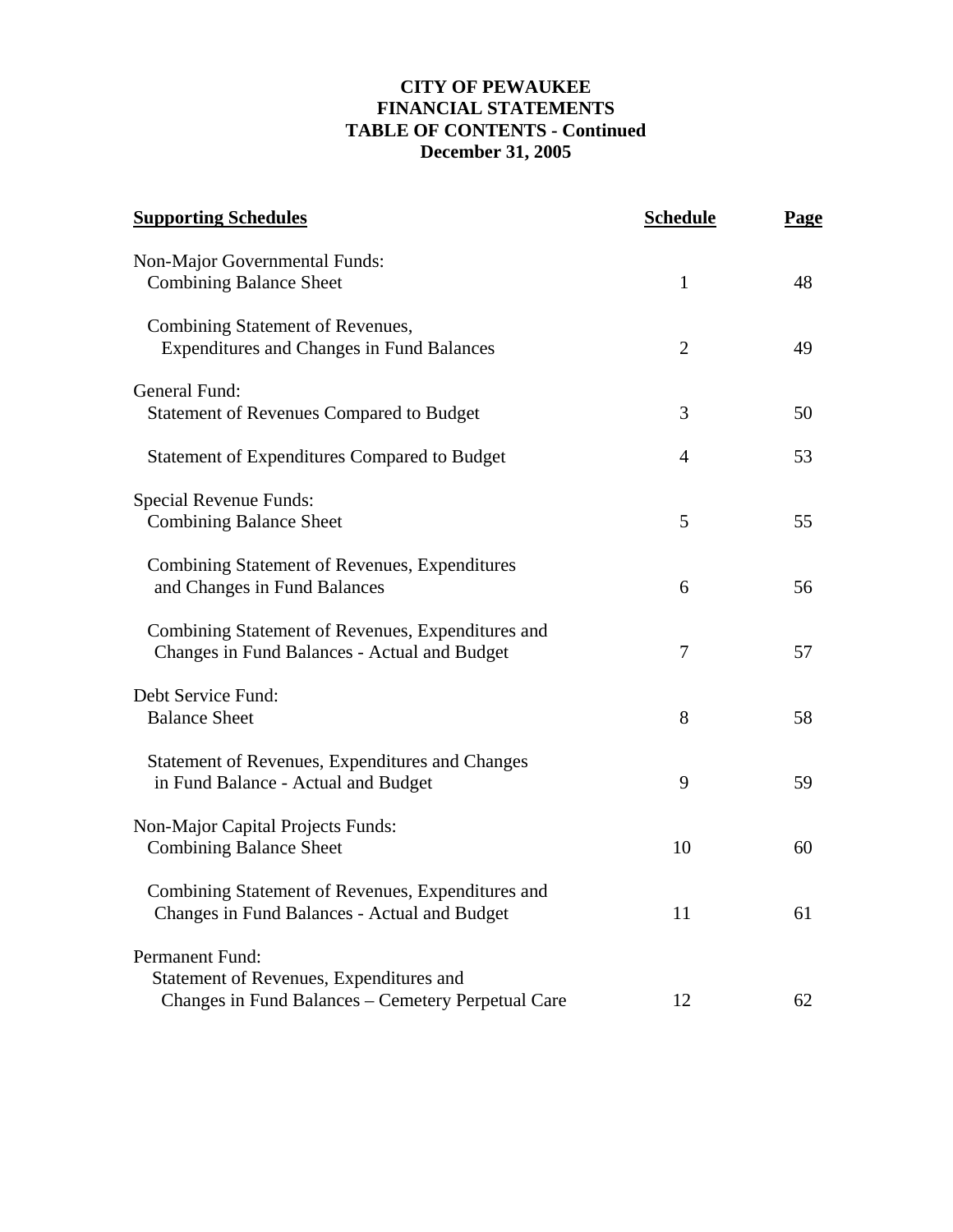## **CITY OF PEWAUKEE FINANCIAL STATEMENTS TABLE OF CONTENTS - Continued December 31, 2005**

| <b>Supporting Schedules - Continued</b>                                   | <b>Schedule</b> | Page |
|---------------------------------------------------------------------------|-----------------|------|
| <b>Enterprise Funds:</b>                                                  |                 |      |
| Balance Sheets – Water and Sewer Utility                                  | 13              | 63   |
| Combining Statements of Revenues, Expenses<br>and Changes in Net Assets – |                 |      |
| Water and Sewer Utility                                                   | 14              | 64   |
| Statements of Operating Income and Expenses -<br>Water Utility            | 15              | 65   |
| Statements of Operating Income and Expenses -<br>Sewer Utility            | 16              | 66   |
| Statements of Cash Flows – Water and Sewer Utility                        | 17              | 67   |
| Analysis of Utility Plant in Service –<br>Water and Sewer Utility         | 18              | 68   |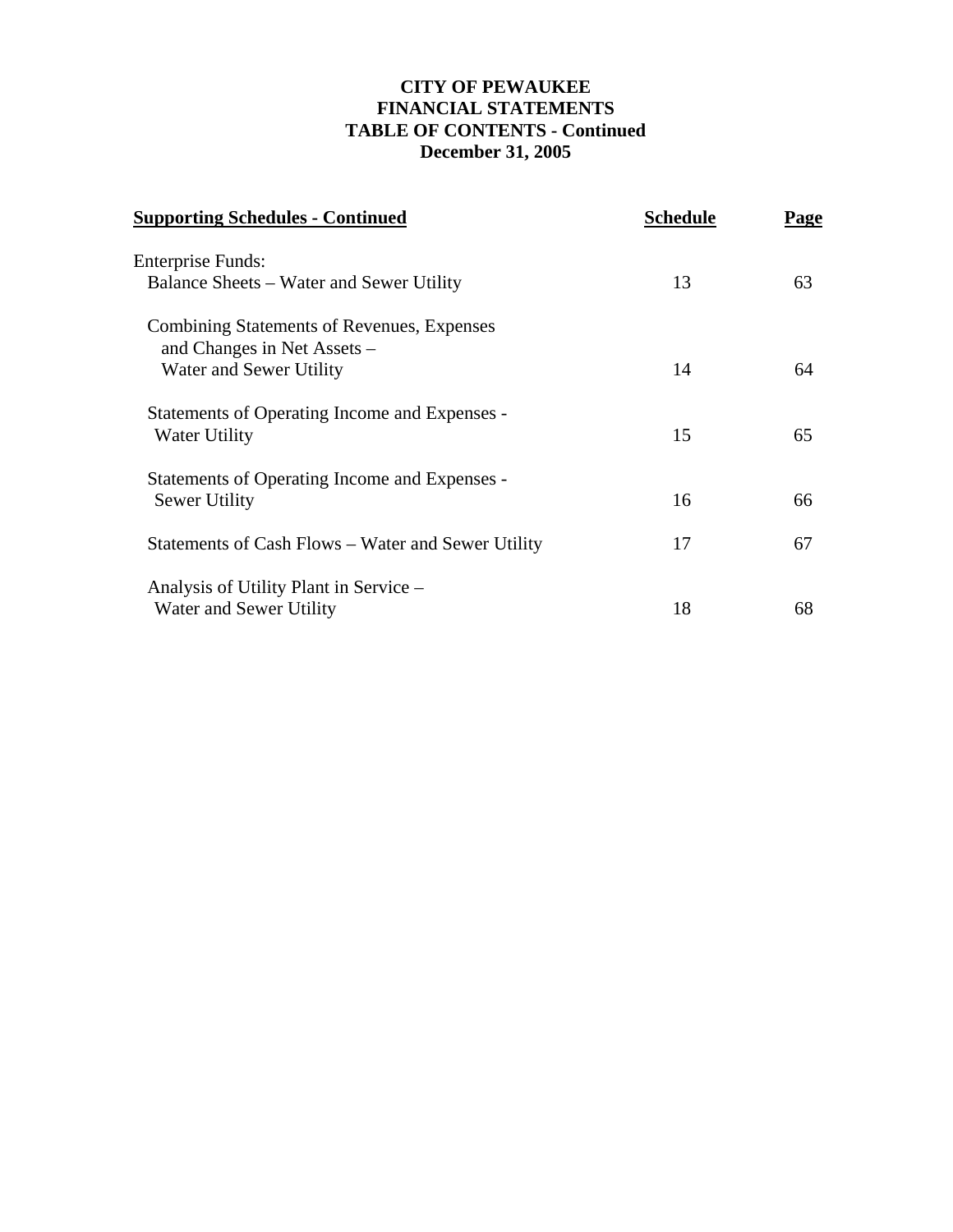

Certified Public Accountants & Consultants

Honorable Mayor and Common Council City of Pewaukee Waukesha County, Wisconsin

Dear Council Members:

We have audited the accompanying financial statements of the governmental activities, the business-type activities, each major fund, and the aggregate remaining fund information of the City of Pewaukee, Wisconsin as of and for the year ended December 31, 2005, which collectively comprise the City's basic financial statements as listed in the table of contents. These financial statements are the responsibility of the City of Pewaukee's management. Our responsibility is to express opinions on these financial statements based on our audit.

We conducted our audit in accordance with auditing standards generally accepted in the United States of America. Those standards require that we plan and perform the audit to obtain reasonable assurance about whether the financial statements are free of material misstatement. An audit includes examining, on a test basis, evidence supporting the amounts and disclosures in the financial statements. An audit also includes assessing the accounting principles used and significant estimates made by management, as well as evaluating the overall financial statement presentation. We believe that our audit provides a reasonable basis for our opinions.

In our opinion, the financial statements referred to above present fairly, in all material respects, the respective financial position of the governmental activities, the business-type activities, each major fund, and the aggregate remaining fund information of the City of Pewaukee, Wisconsin as of December 31, 2005, and the respective changes in financial position and cash flows, where applicable, thereof and the respective budgetary comparison for the General Fund for the year then ended in conformity with accounting principles generally accepted in the United States of America.

The management discussion and analysis on pages 3 through 14 are not a required part of the basic financial statements but are supplementary information required by the Governmental Accounting Standards Board. We have applied certain limited procedures, which consisted principally of inquiries of management regarding the methods of measurement and presentation of the required supplementary information. However, we did not audit the information and express no opinion on it.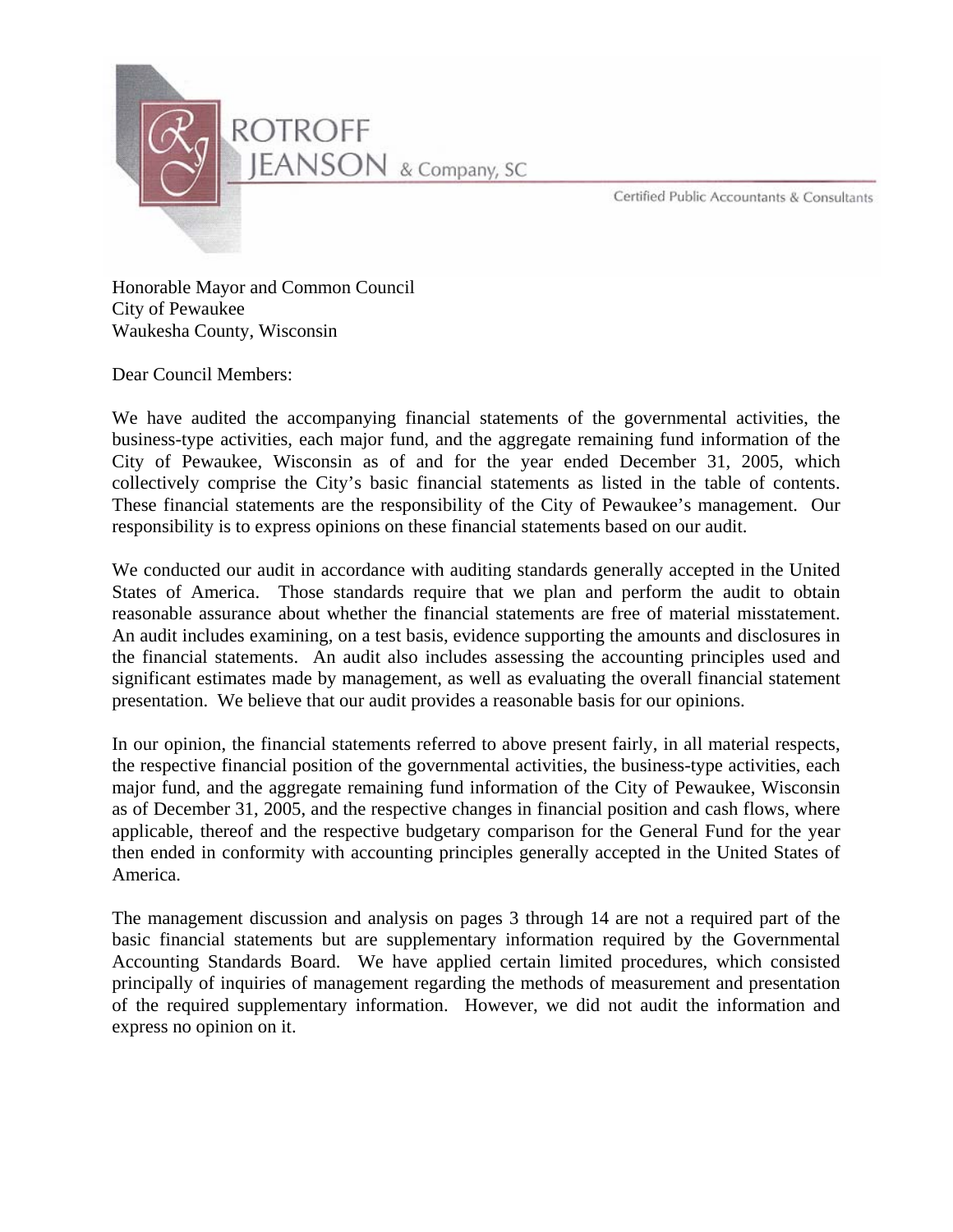Honorable Mayor and Common Council City of Pewaukee Page Two

Our audit was conducted for the purpose of forming opinions on the financial statements that collectively comprise the City of Pewaukee's basic financial statements. The combining and individual non-major fund financial statements and schedules are presented for purposes of additional analysis and are not a required part of the basic financial statements. The combining and individual non-major fund financial statements and schedules have been subjected to the auditing procedures applied in the audit of the basic financial statements and, in our opinion, are fairly stated in all material respects in relation to the basic financial statements taken as a whole.

Rotings Jerment Company

March 28, 2006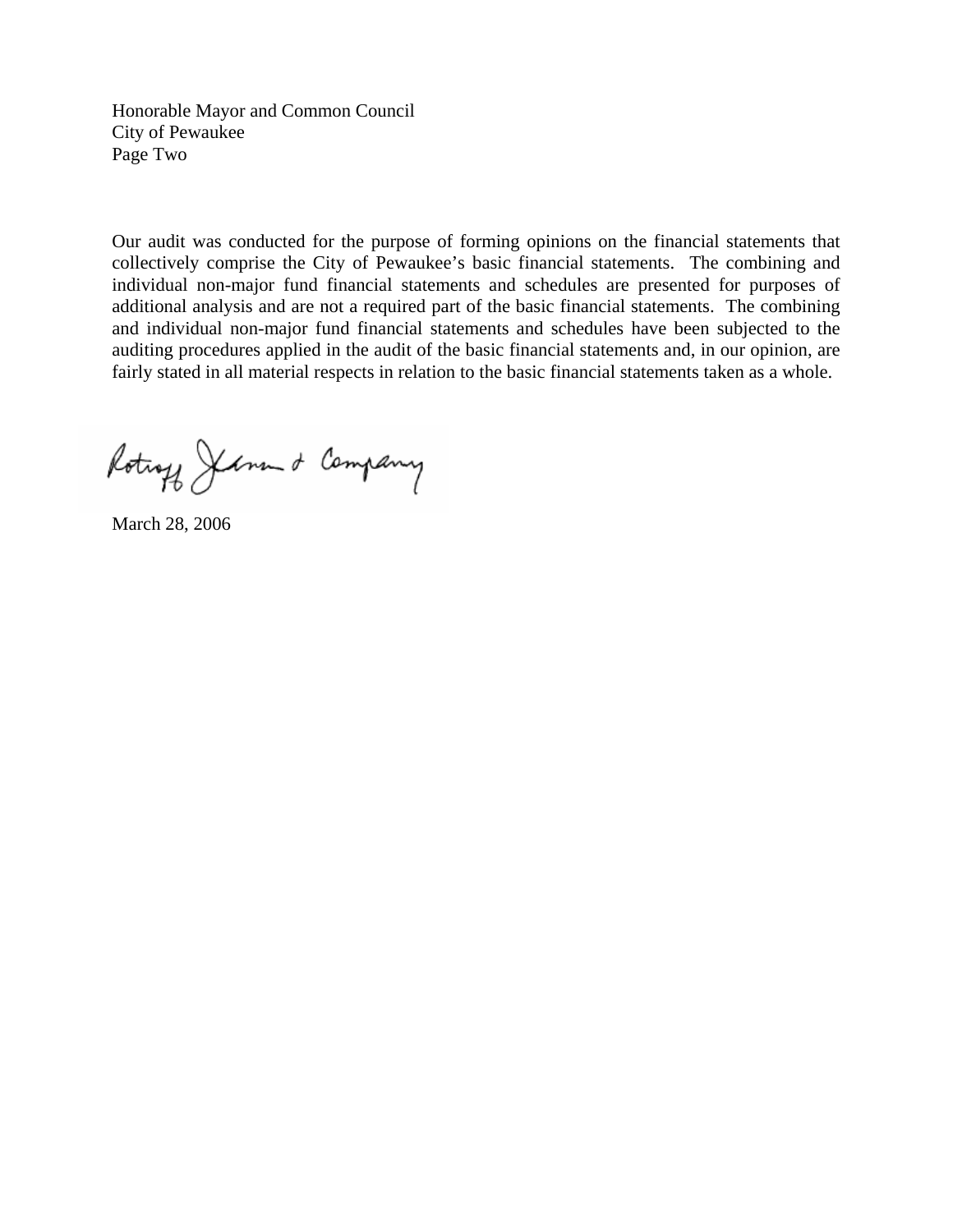

The City in the Country

#### **Office of the Mayor**

W240 N3065 Pewaukee Road Pewaukee, Wisconsin 53072 Phone (262) 691-0770 Fax (262) 691-1798

#### **MANAGEMENT'S DISCUSSION AND ANALYSIS December 31, 2005**

This discussion and analysis presents the highlights of financial activities and financial position for the City of Pewaukee (City) for the year ended December 31, 2005. The analysis focuses on significant financial issues, major financial activities and resulting changes in financial position, budgetary comparisons, and specific issues related to funds and the economic factors affecting the City. We encourage readers to consider the information presented here in conjunction with the City's basic financial statements, which follow this section.

### **Financial Highlights**

The assets of the City exceeded its liabilities at the close of the most recent fiscal year by \$79,506,614 (net assets). Of this amount, \$10,998,207 is considered unrestricted and available to meet the government's ongoing obligations to citizens and creditors.

The City's December 31, 2004 net assets were restated to reflect the initial recording of the City's bridge system in the amount of \$155,368 net of accumulated depreciation. During 2005 the City's net assets increased by \$1,920,016, or 2%. The City's business-type activities increased \$1,643,257 while the governmental activities increased by \$276,759.

At December 31, 2005, the City's governmental funds reported combined ending fund balances of \$9,711,399, a decrease of \$39,859 from the previous year. Of the combined fund balances, \$3,633,480 remains from borrowings from previous years for the purposes of acquiring park land and constructing a fire station. In addition, \$1,472,264 has been reserved for future road construction projects. Unreserved fund balance for the general fund was \$2,259,166 or approximately 23% of general fund expenditures.

During 2005, the City's fixed assets, net of accumulated depreciation, increased from \$75,909,818 to \$76,279,838. This included the retroactive recording of all bridge infrastructure assets, including those existing at January 1, 2005, of \$155,368.

### **Overview of the Financial Statements**

The City's annual financial report consists of several sections. Taken together they provide a comprehensive financial look at the City. The components of the report include the following:

#### **Management's Discussion and Analysis**

This section of the report is intended to serve as an introduction to the City's basic financial statements providing an overview of financial highlights and economic factors affecting the City.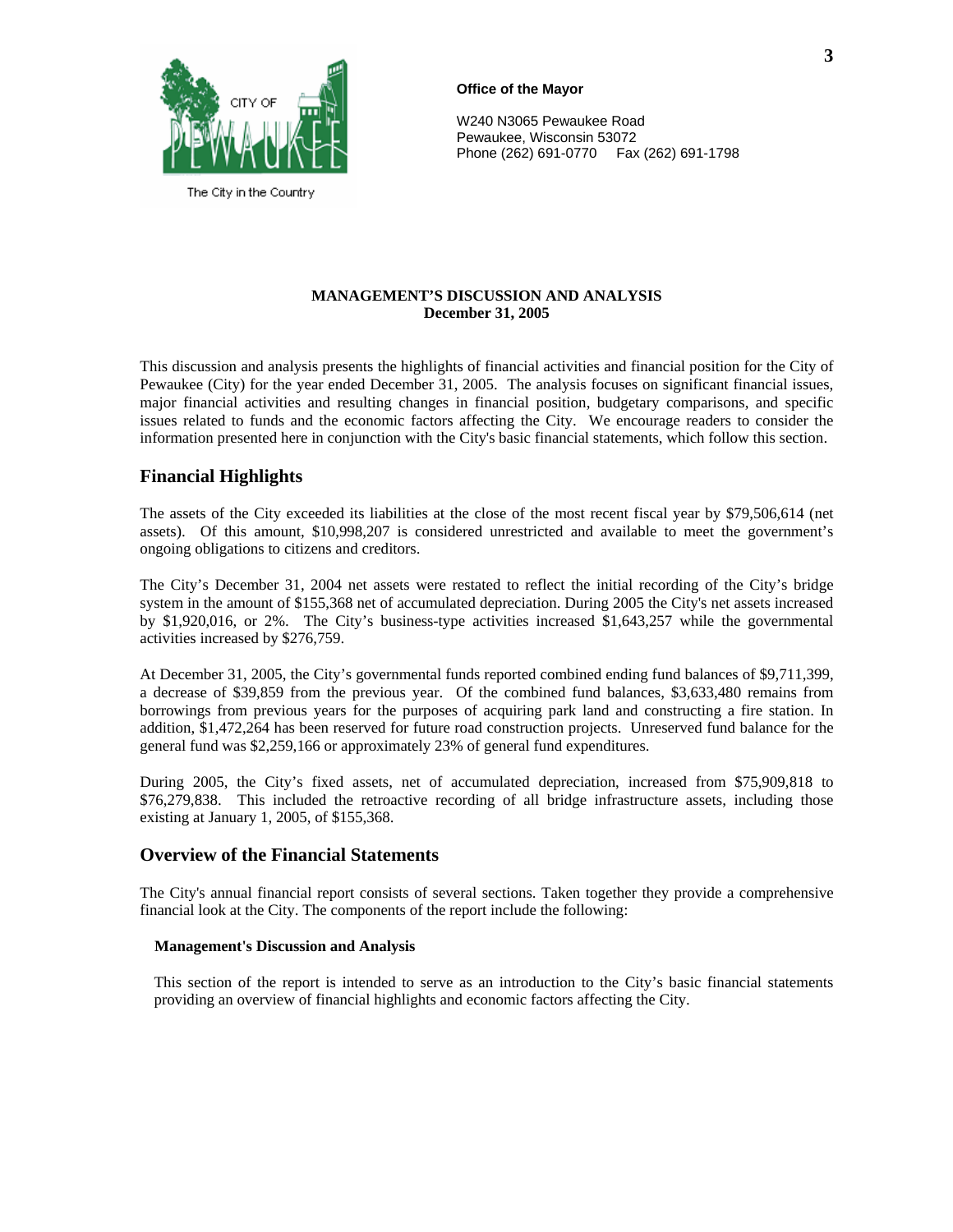#### **Financial Report Overview**

The City's basic financial statements are comprised of government-wide financial statements, fund financial statements and notes to these financial statements. This report also contains other supplementary information including combining and individual fund financial statements and schedules.

#### **Government-Wide Financial Statements**

The government-wide financial statements, found on pages  $15 - 16$ , are designed to provide readers with a broad overview of the City's finances, in a manner similar to a private-sector business.

The Statement of Net Assets focuses on resources available for future operations. In simple terms, this statement presents a picture of the assets the City owns, the liabilities it owes and the net difference as of December 31, 2005. The net difference is further separated into amounts restricted for specific purposes and unrestricted amounts. Over time, increases or decreases in net assets may serve as a useful indicator of whether the financial position of the City is improving or deteriorating.

The Statement of Activities focuses on gross and net costs of City activities. This statement summarizes and simplifies the user's analysis to determine the extent to which activities are self-supporting and/or subsidized by general revenues, including local tax revenues. All changes in net assets are reported as soon as the underlying event giving rise to the change occurs, net of amounts estimated to be uncollectible, regardless of the timing of related cash flows. Thus, revenues and expenses are reported in this statement for some items that will only result in cash flows in future fiscal periods (e.g., uncollected billings and earned but unused employee benefits).

Both of the government-wide financial statements distinguish functions of the City that are principally supported by taxes and intergovernmental revenues (governmental activities) from other functions that are intended to recover all or a significant portion of their costs through user fees and charges (business-type activities). The governmental activities of the City include general government, public safety and judicial, health and sanitation, public works, culture and recreation, and economic development. Business-type activities include operations of the City's water and sewer utility.

#### **Fund Financial Statements**

A fund is a grouping of related accounts that is used to maintain control over resources that have been segregated for specific activities or objectives. All of the funds of the City can be divided into three categories: governmental funds, proprietary funds, and fiduciary funds and can be found in the statements on pages 17 - 25.

#### *Governmental funds*

Governmental funds are used to account for essentially the same functions reported as governmental activities in the government-wide financial statements. However, unlike the government-wide financial statements, governmental fund financial statements focus on near-term inflows and outflows of spendable resources, as well as on balances of spendable resources available at the end of the fiscal year. Such information may be useful in evaluating a government's near-term financing requirements.

Because the focus of governmental funds is narrower than that of the government-wide financial statements, it is useful to compare the information presented for governmental funds with similar information presented for governmental activities in the government-wide financial statements. By doing so, readers may better understand the long-term impact of the government's near-term financing decisions.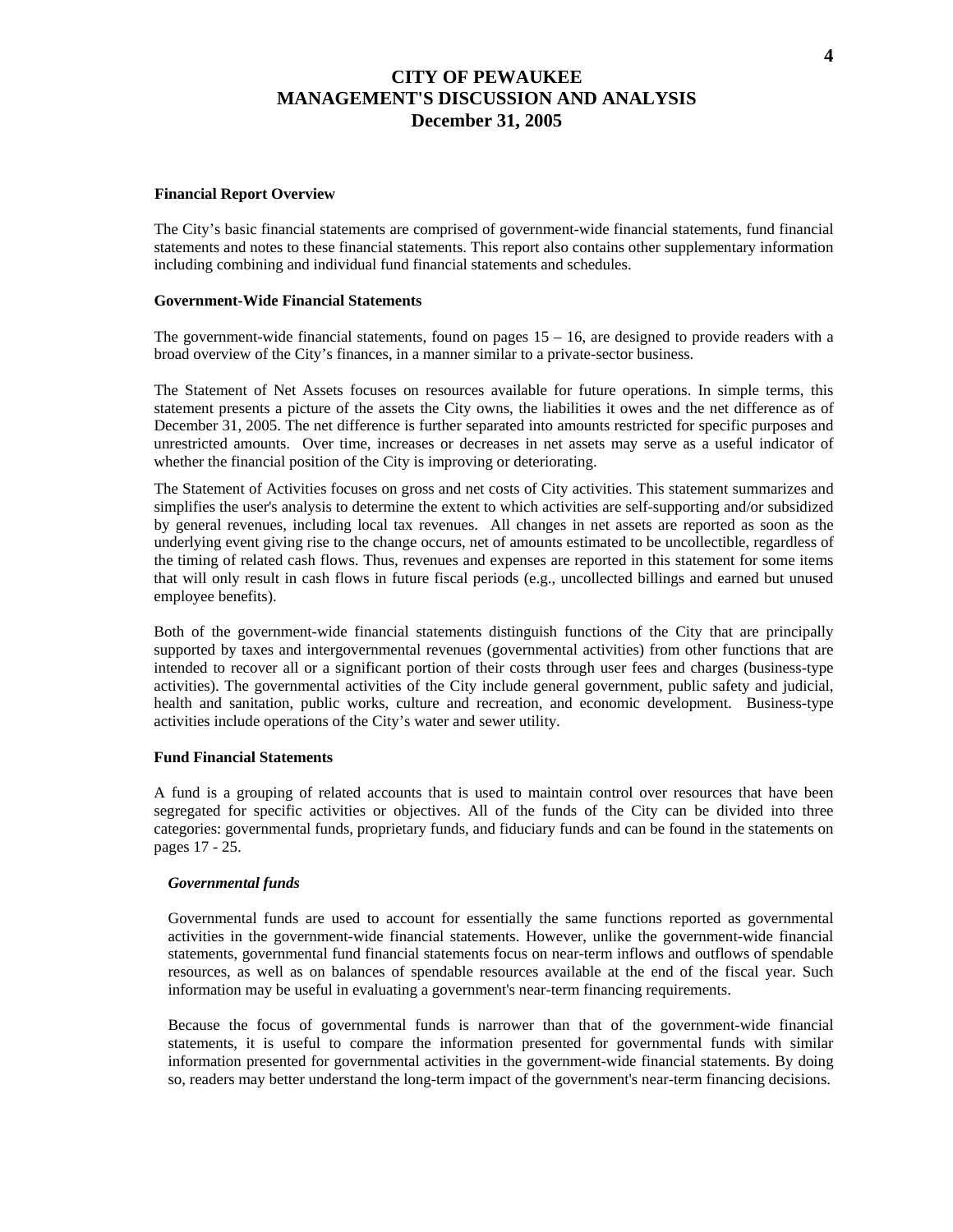Both the governmental fund balance sheet and the governmental fund statement of revenues, expenditures, and changes in fund balances provide a reconciliation to facilitate this comparison between governmental funds and governmental activities.

Although the City of Pewaukee maintains the following fourteen governmental funds, only two (general and debt service fund) are considered to be "major" funds.

> General Special Revenue: Park dedication Impact fee Tourism and convention Green space facilities Police equitable sharing Expendable cemetery Debt Service Capital Projects: Road construction Storm water drainage City Hall expansion Fire station construction Park land acquisition Permanent: Cemetery – Perpetual care

Fund financial statements focus separately on major governmental funds. Information is presented separately in the governmental fund balance sheet and in the governmental fund statement of revenues, expenditures, and changes in fund balances for the City's two major funds – general and debt service. The six special revenue funds, five capital project funds and the permanent fund are combined into a column titled "Other Governmental Funds." Individual fund data for each of these non-major governmental funds is provided in the form of combining statements elsewhere in this report.

In accordance with GASB 34, budgetary comparison statements are required to be presented for the general fund and each major special revenue fund. Since there are no major special revenue funds, the budgetary comparison statement includes only the general fund. The City does budget for several nonmajor funds and this information is included elsewhere in this report.

#### *Proprietary funds*

The financial statements for the City's proprietary funds follow the governmental funds and include statements of net assets, revenues, expenses and changes in fund net assets, and cash flows for the City's water and sewer utilities.

Proprietary funds provide the same type of information as the "business-type" activities in the government-wide statements, only in more detail. They include operations for the City's water and sewer utility.

#### *Fiduciary funds*

Fiduciary funds are used to account for resources held for the benefit of parties outside the government. Fiduciary funds are not reflected in the government-wide financial statement because the resources of those funds are not available to support the City of Pewaukee's own programs.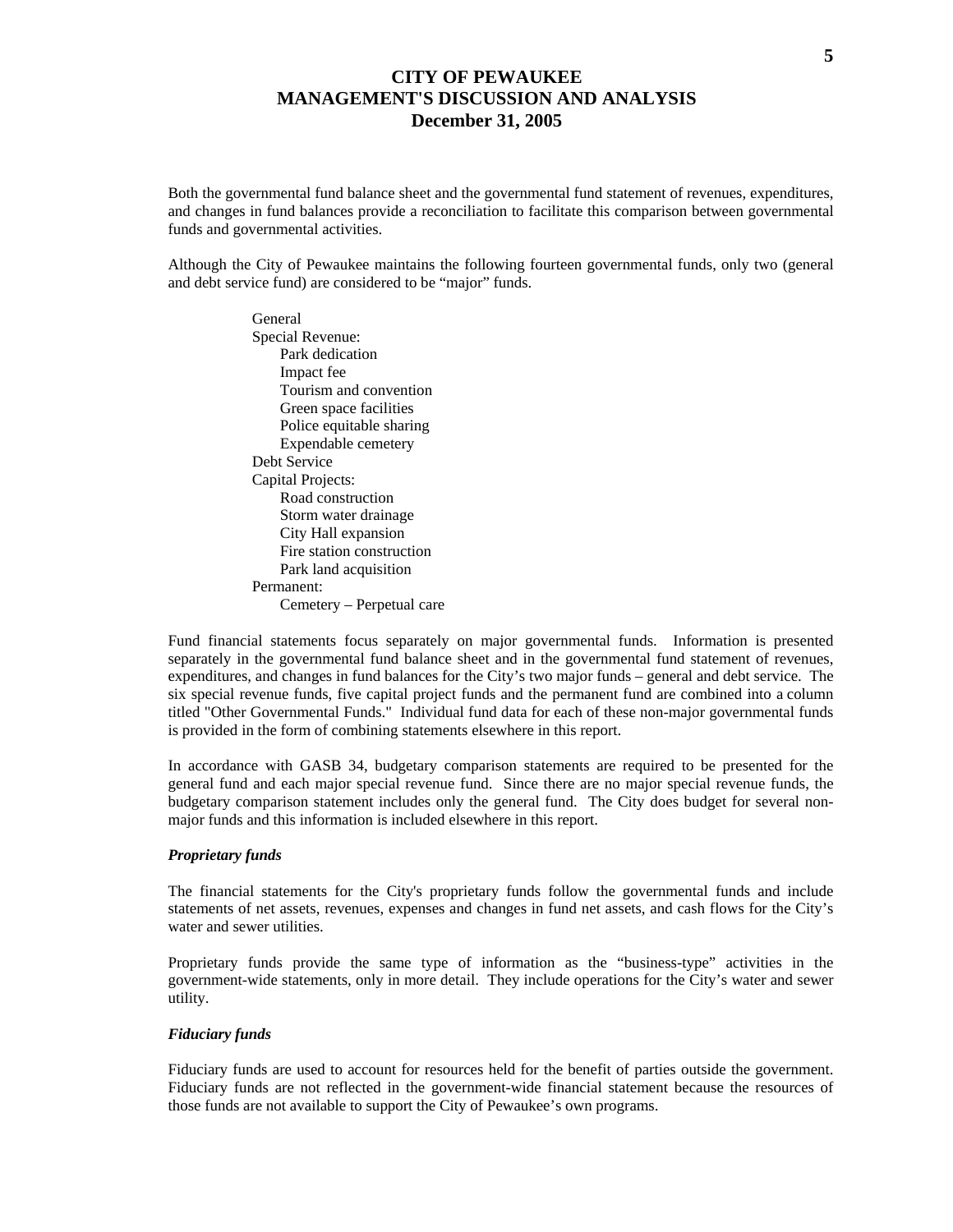The fiduciary fund maintained by the City is used to account for assets held by the City as an agent for individuals, private organizations, or other governments but is primarily related to current year taxes levied and collected on behalf of other taxing jurisdictions. These "agency" funds are custodial in nature (assets equal liabilities) and do not involve measurement of results of operations.

#### **Notes to the Financial Statements**

The notes provide additional information that is essential to a full understanding of the data provided in the government-wide and fund financial statements. The notes to the financial statements can be found on pages 26 - 47 of this report.

#### **Supporting Schedules**

Readers desiring additional information on non-major funds can find it in the supporting schedules found on pages 48 – 68, immediately following the notes to the basic financial statements. These schedules include information and data about the City's non-major funds as well as providing additional detail about the City's major funds including:

- Combining statements including balance sheets and statements of revenues, expenditures and changes in fund balances
- Budgetary information for all funds
- Capital Assets

### **Government-Wide Financial Analysis**

#### **Statement of Net Assets**

As noted earlier, net assets may serve over time as a useful indicator of a government's financial position. In the case of the City of Pewaukee, assets exceeded liabilities by \$79,506,614 and \$77,431,230 at the close of the most recent fiscal years.

|                                            | Governmental |                   |        | <b>Business-Type</b> |         |              | <b>Total Change</b> |               |
|--------------------------------------------|--------------|-------------------|--------|----------------------|---------|--------------|---------------------|---------------|
|                                            |              | <b>Activities</b> |        | <b>Activities</b>    |         | <b>Total</b> | <b>Dollars</b>      | $\frac{0}{2}$ |
|                                            | 2004         | 2005              | 2004   | 2005                 | 2004    | 2005         | 2004 - 2005         |               |
| Current and other assets                   | 19.502       | 19.576            | 13,572 | 13,804               | 33,074  | 33.380       | 306                 | 0.9%          |
| Capital assets                             | 24,178       | 23,993            | 51,731 | 52,287               | 75,909  | 76.280       | 371                 | 0.5%          |
| Total assets                               | 43,680       | 43,569            | 65,303 | 66,091               | 108,983 | 109,660      | 677                 | $0.6\%$       |
| Other liabilities                          | 9,115        | 9,527             | 2,158  | 2,244                | 11,273  | 11,771       | 498                 | 4.4%          |
| Long-term obligations                      | 10,024       | 9,069             | 10,255 | 9,313                | 20,279  | 18,382       | (1,897)             | $(9.4\%)$     |
| Total liabilities                          | 19,139       | 18,596            | 12,413 | 11,557               | 31,552  | 30,153       | (1,399)             | $(4.4\%)$     |
| Net assets:<br>Invested in capital assets, |              |                   |        |                      |         |              |                     |               |
| Net of related debt.                       | 19.585       | 20.882            | 40.455 | 42,032               | 60,040  | 62.914       | 2.874               | 4.8%          |
| Restricted                                 | 3,570        | 3,041             | 2,473  | 2,554                | 6,043   | 5,595        | (448)               | $(7.4\%)$     |
| Unrestricted                               | 1,386        | 1,050             | 9,962  | 9,948                | 11,348  | 10,998       | (350)               | $(3.1\%)$     |
| Total net assets                           | 24.541       | 24.973            | 52,890 | 54.534               | 77.431  | 79.507       | 2.076               | 2.7%          |

#### **Statement of Net Assets at December 31, 2005 and 2004 (in thousands)**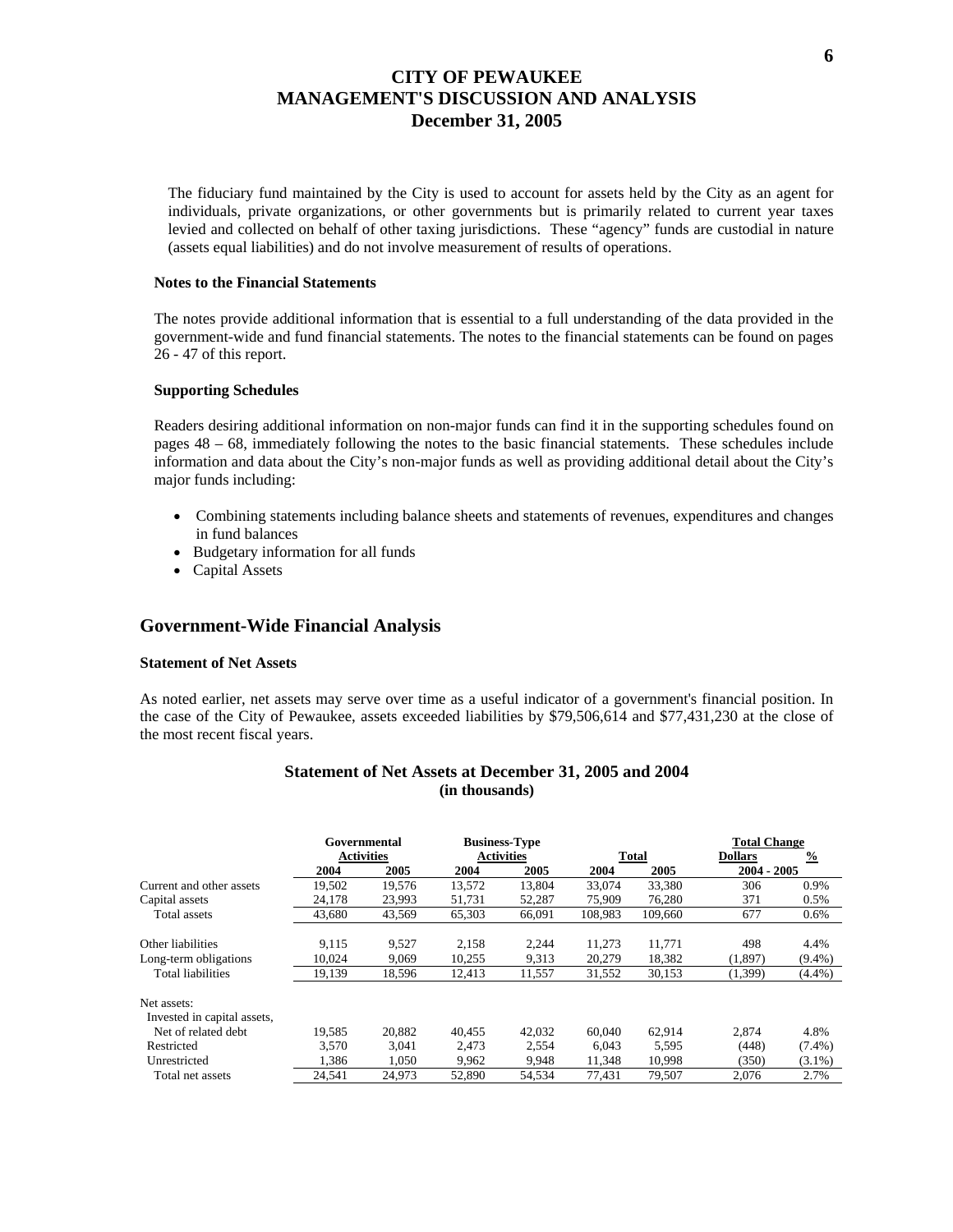Total net assets increased by \$1,920,016 during the current fiscal year. Governmental net assets increased by \$276,759 and business-type net assets increased by \$1,643,257. The increase in the business-type net assets was primarily attributable to developer-constructed assets and reserve capacity assessments contributed to the water utility of \$1,012,522 and to the sewer utility of \$511,286.

As described earlier, infrastructure assets of the governmental activities reflect the cost of the City's streets and roads, storm sewers and bridges. The largest portion of the City's net assets (79.1%) reflects its investment in capital assets (e.g., land, buildings, machinery, equipment and infrastructure); less any related debt used to acquire those assets that is still outstanding.

The City uses these capital assets to provide services to citizens; consequently, these assets are not available for future spending. Although the City's investment in capital assets is reported net of related debt, it should be noted that the resources needed to repay this debt must be provided from other sources, since the capital assets themselves cannot be used to liquidate these liabilities.

A portion of the year-end net assets is restricted for specific purposes. The restrictions represent legal or contractual limitations on how the assets may be expended. These include development charges, bond and note proceeds, and other collections limited to the repayment of debt. Of the amounts shown as "Restricted net assets", \$4,085,964 has been restricted for future debt service payments.

#### **Statement of Activity**

#### *Governmental Activities*

Despite a 3% increase in operating expenses and a decrease in capital contributions of \$667,461, the City's net assets from governmental activities increased by \$276,759 in 2005. This was a significant change from 2004 when governmental activity net assets decreased \$351,019. The increase in net assets is primarily attributable to increases in tax revenues, including public accommodation taxes, of \$1,222,397, direct program revenues of \$156,044 and interest earnings of \$137,694.

As shown of the following graph, taxes (general property and public accommodation) totaling \$7,019,216 made up 58.2% of the total governmental revenues during the current fiscal year.



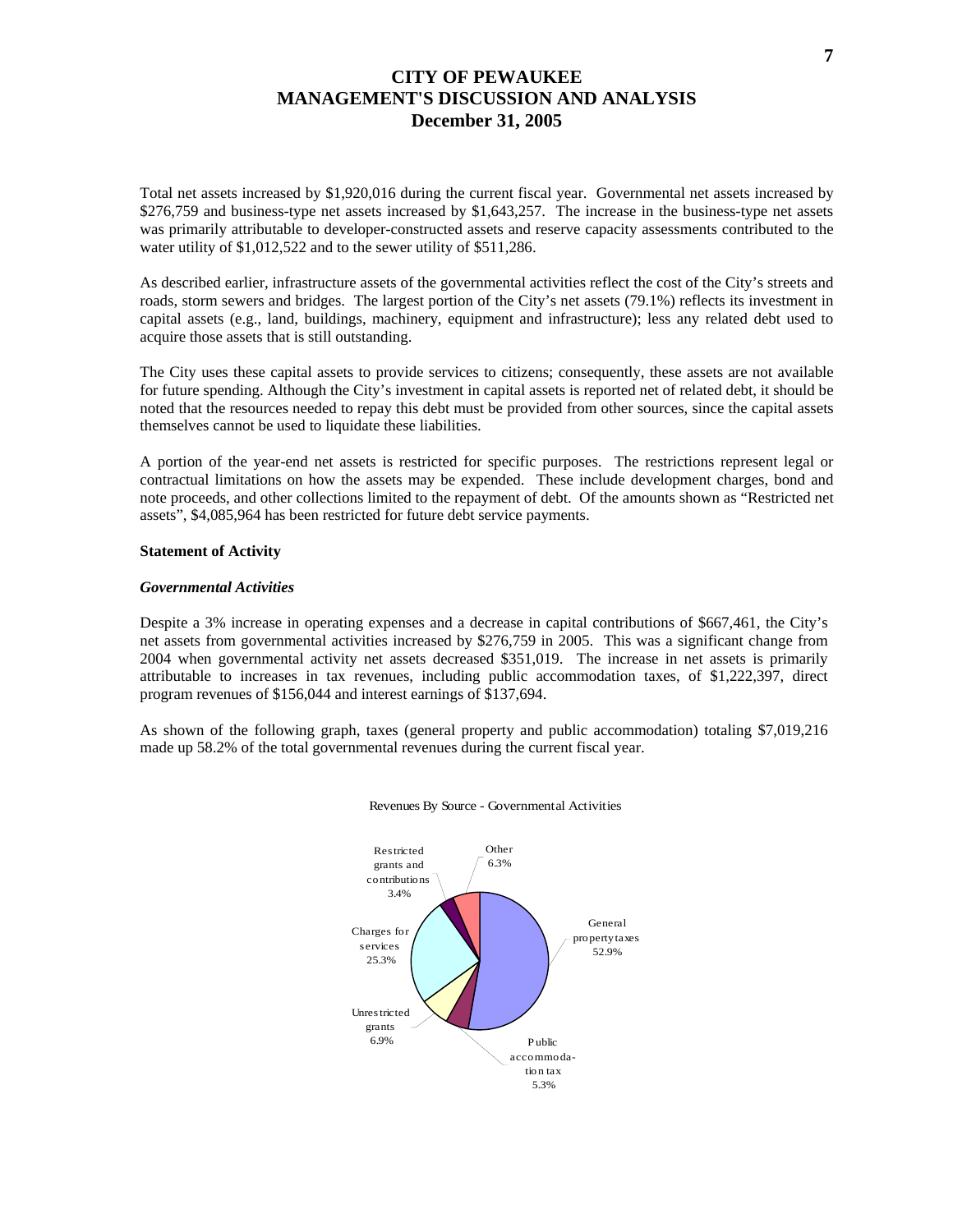Program charges for services, which directly offset related program expenses, accounted for \$3,049,277 and \$2,893,233 respectively, for the years ended December 31, 2005 and 2004 and included the following:

|                            | 2005      | 2004      |
|----------------------------|-----------|-----------|
| Public safety and judicial | 1,864,789 | 1,722,030 |
| Health and sanitation      | 568,926   | 555,002   |
| Culture and recreation     | 445.659   | 411.179   |
| Economic development       | 112.125   | 162,383   |
| Miscellaneous              | 57,778    | 42,639    |

Public safety and judicial charges include shared fire and rescue services with the Village of Pewaukee, court fines, and building related services and permits. Together these accounted for approximately 91% of the increase in program charges for service revenues of \$156,044.

Restricted program grants and contributions include aids received from the State of Wisconsin for fire insurance dues, water safety aids, Pewaukee Lake weed control grants and special assessments levied against benefiting City property owners for road projects finalized in 2005. The majority of unrestricted grants were shared revenues and highway and transportation aids received from the State of Wisconsin.

The following graph provides an illustration of the breakdown of the City's governmental activities and the related expenses, directly related revenues offsetting these expenses.



#### **Program Expenses and Program Revenues - Governmental Activities**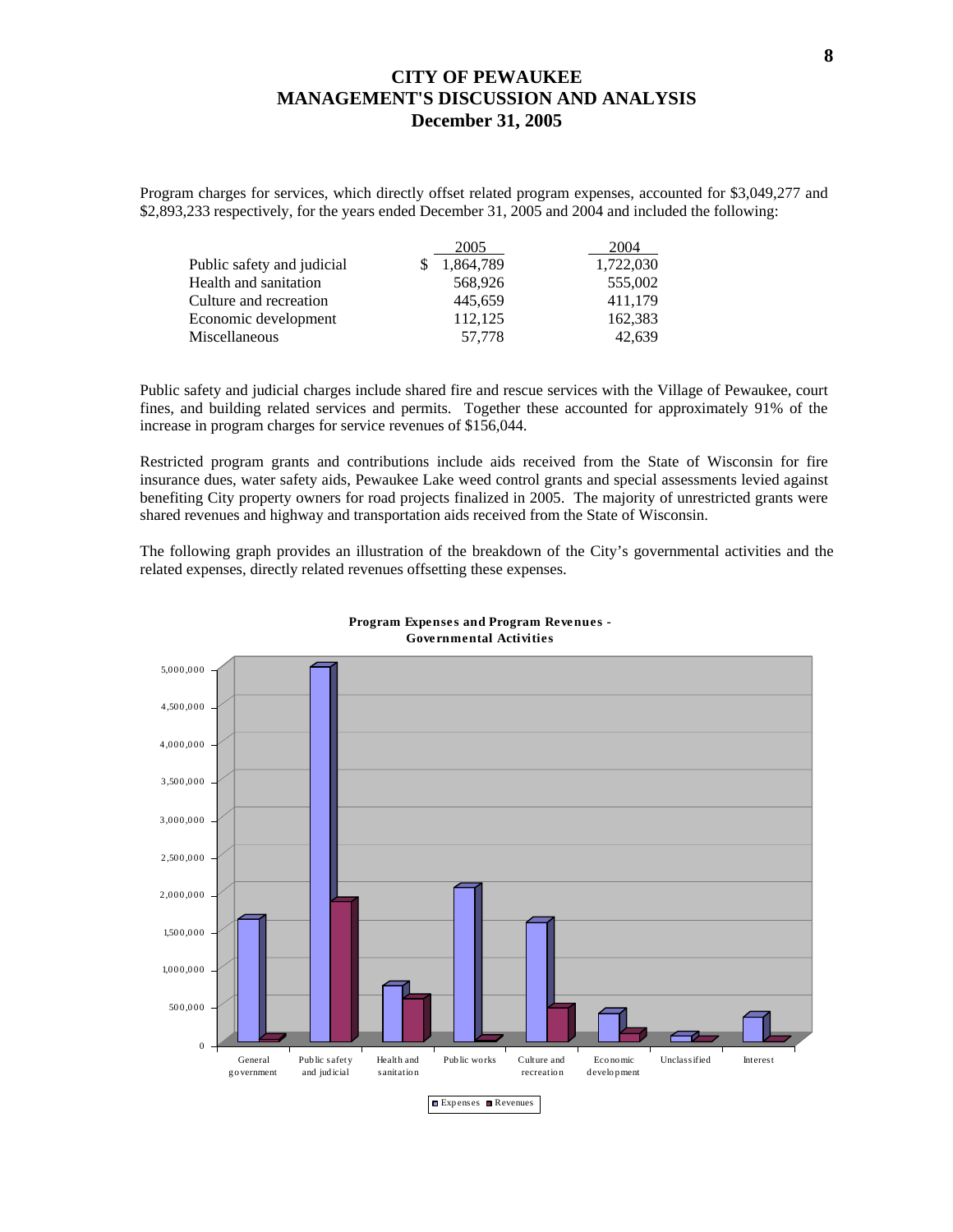For governmental activity expenses, 42% related to public safety and judicial operations, which includes police protection, fire and rescue protection, building inspection and municipal court operations. An additional 17% was spent for public works, i.e. maintenance of City streets and roads. In addition, the City spent \$1,594,310, or 14%, towards its culture and recreation programs in 2005. 77% of health and sanitation program expenses were directly offset by related revenues. Depreciation of the City assets of \$1,660,094 was allocated to the above activities during 2005 based upon actual usage of the various capital assets, compared to \$1,523,892 in 2004. 62% of the current year depreciation was related to the City's public works operations, the majority of which related to roads, bridges and storm sewer infrastructure.

#### *Business-type Activities*

Business-type activities for the water and sewer utility operations increased the City of Pewaukee's net assets by \$1,643,257. Operating expenses include directly allocable interest expense and amortization of debt costs of \$428,083. Net operating income after operating expenses, but before consideration of grants, contributions, general revenues and transfers, included:

|                  | 2005    | 2004    |
|------------------|---------|---------|
| Water operations | 93.042  | 228.531 |
| Sewer operations | 173.989 | 171.755 |

#### **Summary of water and sewer operations (in thousands)**

|                  |         | Water             | Sewer |            |              |       | <b>Total Change</b> |            |
|------------------|---------|-------------------|-------|------------|--------------|-------|---------------------|------------|
|                  |         | <b>Operations</b> |       | Operations | <b>Total</b> |       | <b>Dollars</b>      | $\%$       |
|                  | 2004    | 2005              | 2004  | 2005       | 2004         | 2005  | $2004 - 2005$       |            |
| User charges     | \$1,560 | .675              | 2,460 | 2,510      | 4.020        | 4.185 | 165                 | 4.1%       |
| Expenses         | 1.331   | 1.582             | 2,288 | 2.336      | 3,619        | 3,918 | 299                 | 8.3%       |
| Operating income | 229     | 93                |       | 74         | 401          | 267   | 134                 | $(33.4\%)$ |

As reflected above, operating revenues increased by 4.1% during 2005, were offset by an increase in operating expenses of 8.3%. The increase in total operating expenses included the following:

- Sewage treatment costs increased from \$783,733 in 2004 to \$854,775 in 2005, a 9% increase
- Purchased power for pumping increased from \$142,717 in 2004 to \$186,496 in 2005, a 31% increase

In addition the City received capital grants and contributions during 2005 and 2004.

|                                                        | 2005      | 2004      |
|--------------------------------------------------------|-----------|-----------|
| Developer constructed assets, dedicated to City        | 188.262   | 991.975   |
| Utility constructed assets assessed to property owners | 673,726   |           |
| Capacity assessments collected for system expansion    | 661.820   | 433.408   |
| Capital grants received                                |           | 45,000    |
|                                                        | 1.523.808 | 1,470,383 |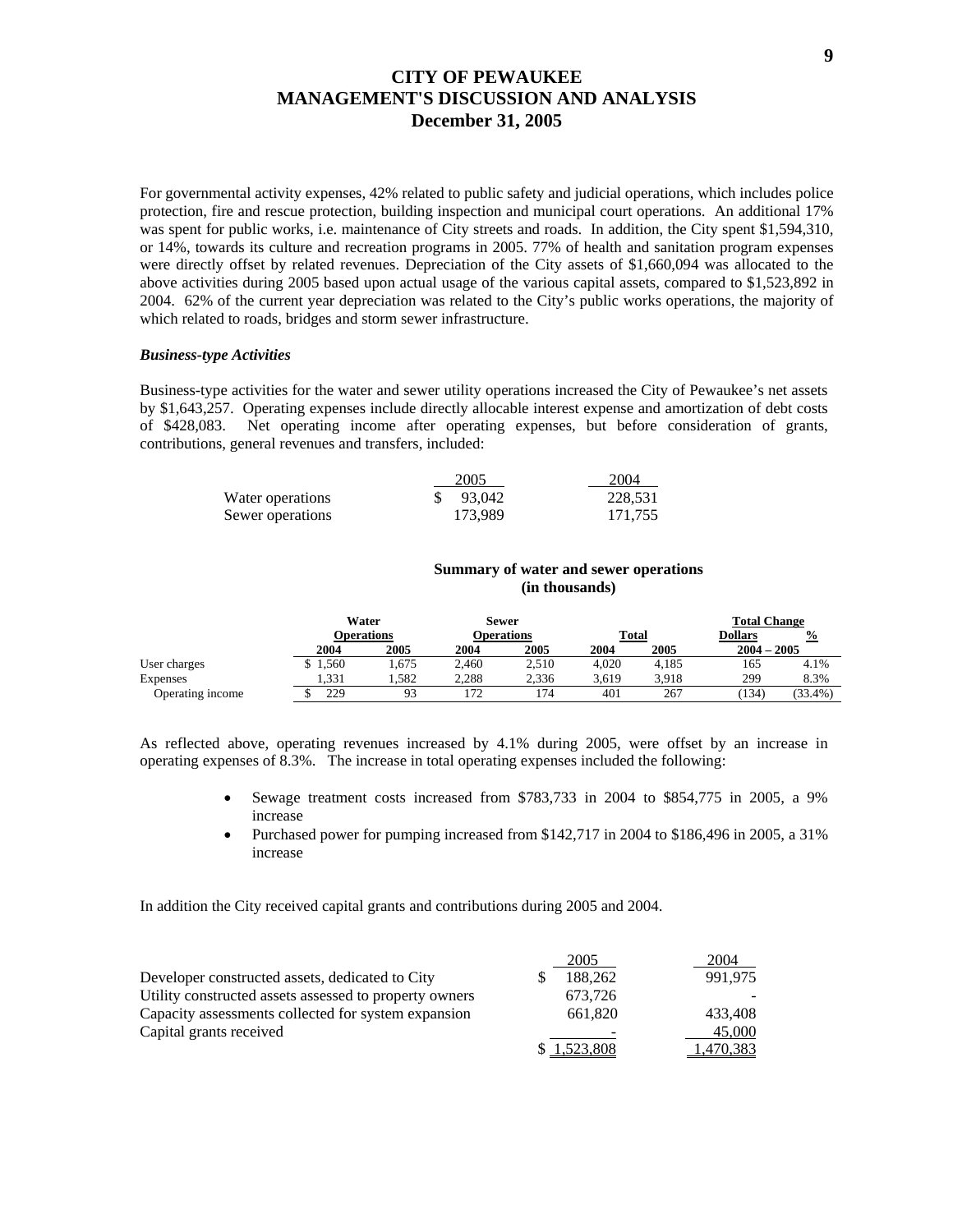The following is a summary of the Statement of Activity for the current fiscal year.

### **Statement of Activities for the Years Ended December 31, 2004 and 2005 (in thousands)**

|                                    | Governmental<br><b>Activities</b> |        | <b>Business-Type</b><br><b>Activities</b> |                          | <b>Total</b>             |        | <b>Total Change</b><br>$\frac{0}{0}$<br><b>Dollars</b> |                          |
|------------------------------------|-----------------------------------|--------|-------------------------------------------|--------------------------|--------------------------|--------|--------------------------------------------------------|--------------------------|
|                                    | 2004                              | 2005   | 2004                                      | 2005                     | 2004                     | 2005   | $2004 - 2005$                                          |                          |
| <b>REVENUES</b>                    |                                   |        |                                           |                          |                          |        |                                                        |                          |
| Program revenues:                  |                                   |        |                                           |                          |                          |        |                                                        |                          |
| Charges for services               | \$2,893                           | 3,049  | 4,020                                     | 4,185                    | 6,913                    | 7,234  | 321                                                    | 4.6%                     |
| Operating grants and contributions | 207                               | 242    |                                           |                          | 207                      | 242    | 35                                                     | 16.9%                    |
| Capital grants and contributions   | 833                               | 165    | 1,470                                     | 1,524                    | 2,303                    | 1,689  | (614)                                                  | (26.7%)                  |
| General revenues:                  |                                   |        |                                           |                          |                          |        |                                                        |                          |
| General property taxes             | 5,229                             | 6,379  |                                           | $\overline{\phantom{a}}$ | 5,229                    | 6,379  | 1,150                                                  | 22.0%                    |
| Public accommodation taxes         | 568                               | 641    |                                           |                          | 568                      | 641    | 73                                                     | 12.9%                    |
| Unrestricted grants                | 833                               | 832    |                                           | ٠                        | 833                      | 832    | (1)                                                    | $(0.1\%)$                |
| Interest earnings                  | 99                                | 236    | 151                                       | 286                      | 250                      | 522    | 272                                                    | 108.8%                   |
| Other                              | 95                                | 193    | 6                                         | $\overline{a}$           | 101                      | 193    | 92                                                     | 91.1%                    |
| <b>Total revenues</b>              | 10.757                            | 11,737 | 5,647                                     | 5,995                    | 16,404                   | 17,732 | 1,328                                                  | 8.1%                     |
| <b>EXPENSES</b>                    |                                   |        |                                           |                          |                          |        |                                                        |                          |
| General government                 | 1,471                             | 1.627  |                                           |                          | 1,471                    | 1,627  | 156                                                    | 10.6%                    |
| Public safety and judicial         | 4,922                             | 4,990  |                                           | ÷                        | 4,922                    | 4,990  | 68                                                     | 1.4%                     |
| Health and sanitation              | 713                               | 742    |                                           | $\overline{\phantom{a}}$ | 713                      | 742    | 29                                                     | 4.1%                     |
| Public works                       | 1,799                             | 2,051  |                                           | $\overline{\phantom{a}}$ | 1,799                    | 2,051  | 252                                                    | 14.0%                    |
| Culture and recreation             | 1,815                             | 1,594  |                                           | $\overline{a}$           | 1,815                    | 1,594  | (221)                                                  | $(12.2\%)$               |
| Economic development               | 358                               | 374    |                                           | $\overline{a}$           | 358                      | 374    | 16                                                     | 4.5%                     |
| Unclassified                       | 166                               | 75     |                                           | 106                      | 166                      | 181    | 15                                                     | 9.0%                     |
| Interest and fiscal charges        | 190                               | 335    |                                           |                          | 190                      | 335    | 145                                                    | 76.3%                    |
| Water utility operations           |                                   | $\sim$ | 1,331                                     | 1,582                    | 1,331                    | 1,582  | 251                                                    | 18.9%                    |
| Sewer utility operations           | $\overline{\phantom{a}}$          |        | 2,288                                     | 2,336                    | 2,288                    | 2,336  | 48                                                     | 2.1%                     |
| Total expenses                     | 11,434                            | 11,788 | 3,619                                     | 4,024                    | 15,053                   | 15,812 | 759                                                    | 5.0%                     |
| Increase in net assets             |                                   |        |                                           |                          |                          |        |                                                        |                          |
| before transfers                   | (677)                             | (51)   | 2,028                                     | 1,971                    | 1,351                    | 1,920  | 569                                                    | 42.1%                    |
| <b>Transfers</b>                   | 326                               | 328    | (326)                                     | (328)                    | $\overline{\phantom{a}}$ |        |                                                        | $\overline{\phantom{a}}$ |
| Increase in net assets             | (351)                             | 277    | 1,702                                     | 1,643                    | 1,351                    | 1,920  | 569                                                    | 42.1%                    |
| Net assets – beginning of year     | 25,047                            | 24,696 | 51,188                                    | 52,890                   | 76,235                   | 77,586 | 1,506                                                  | 2.0%                     |
|                                    |                                   |        |                                           |                          |                          |        | 2,075                                                  | 2.7%                     |
| Net assets – end of year           | \$24,696                          | 24,973 | 52,890                                    | 54,533                   | 77,586                   | 79,506 |                                                        |                          |

As previously noted, the City's net assets at January 1, 2005 were restated due to the retroactive reporting of the bridge infrastructure of \$155,368, net of accumulated depreciation.

### **Financial Analysis of the City's Funds**

The City of Pewaukee uses fund accounting to ensure and demonstrate compliance with finance-related legal requirements. The focus of the City's governmental funds is to provide information on near-term inflows, outflows, and balances of spendable resources. Such information is useful in assessing the City's financing requirements. In particular, unreserved fund balance may serve as a useful measure of a government's net resources available for spending at the end of the fiscal year.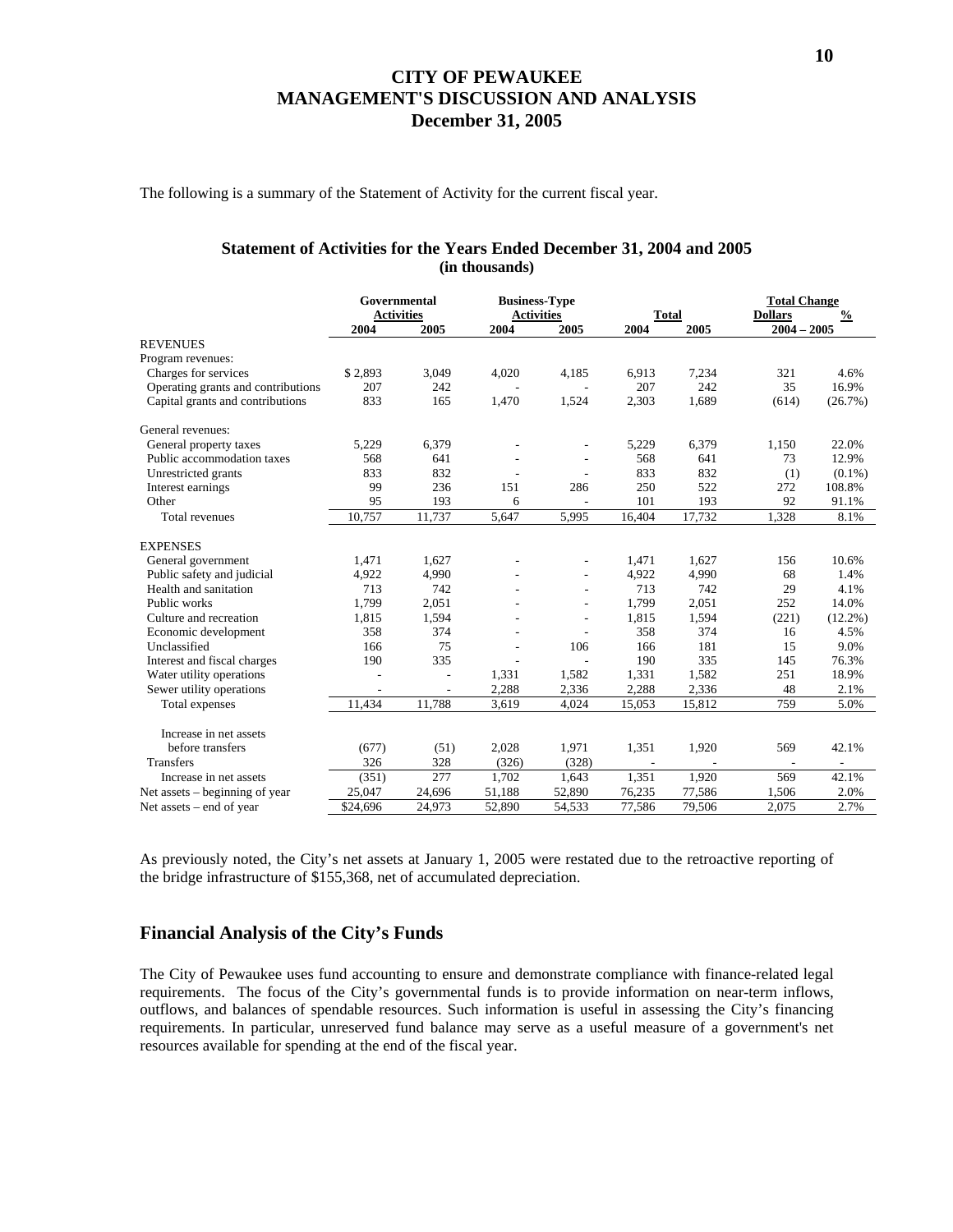As of the end of the current fiscal year, the City's governmental funds reported combined ending fund balances of \$9,711,399. Approximately 33% of this total amount (\$3,183,790) constitutes unreserved fund balance, which is available for spending at the government's discretion. The remainder of fund balance is reserved to indicate that it is not available for new spending because it has already been committed for various purposes including capital purchases or construction projects (\$5,643,263) and payment debt service (\$726,050).

The following capital projects have fund balances which have been reserved:

| Road construction         | -S | 1.603.329 |
|---------------------------|----|-----------|
| Fire station construction |    | 3.040.928 |
| Parkland acquisition      |    | 999,006   |

Of the \$3,183,790 unreserved fund balance, the use of \$924,624 or approximately 29%, was restricted to specific types of activities:

| 2006 budgeted expenditures      | 105.653 |
|---------------------------------|---------|
| Future equipment purchases      | 47.420  |
| Special revenue fund activities | 771.551 |

The general fund balance decreased by \$550,632 during 2005. The approved 2005 budget had anticipated utilizing \$500,000 of general fund surplus. Collections of \$159,325 in omitted taxes and unspent funds for the City's police department of \$158,317 and highway department of \$139,419 were offset by unbudgeted transfers of \$331,531 from the general fund to the City Hall expansion fund.

The debt service fund has a total fund balance of \$726,050, all of which is reserved for the payment of debt service. The fund balance increased \$80,816 primarily due to the collection of substantially more special assessments than had been anticipated.

The City hall expansion project was completed in 2005. Current year expenditures of \$331,531 were financed with a transfer from the general fund. The other governmental fund balances increased by \$429,957 as follows:

| Special revenues funds:   |            |
|---------------------------|------------|
| \$<br>Impact fee          | 120,466    |
| Tourism and convention    | 77,615     |
| Green space facilities    | 94,483     |
| $Cemetery - expendable$   | (2,900)    |
| Capital projects funds:   |            |
| Road construction         | 350,357    |
| Storm water drainage      | (11,161)   |
| Fire station construction | (203, 470) |
| Park land acquisition     | 3,030      |
| Permanent funds:          |            |
| Cemetery – nonexpendable  | 1,537      |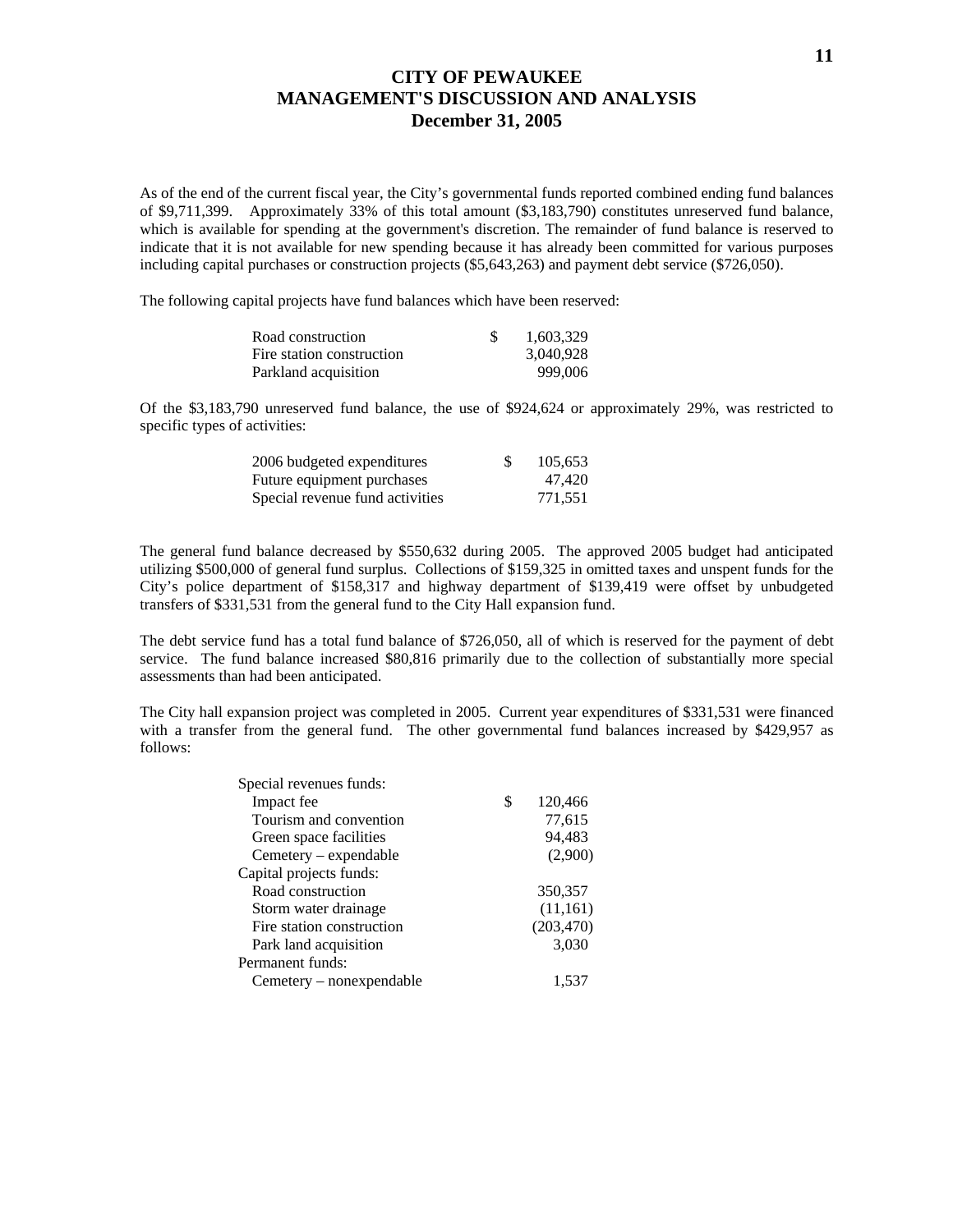### **Capital Assets and Debt Administration**

#### **Capital Assets**

As of December 31, 2004 the City had invested \$75,909,818 in capital assets, net of accumulated depreciation. During 2005 the City's gross capital assets increased \$3,092,957, 60% of which was related to water and sewer utility plant and equipment. In addition the City acquired \$1,222,617 of general assets which included the completion of the City Hall addition (\$331,531), acquisition of land for a future fire station (\$200,000), payment toward a new fire truck (\$160,000) and purchase of weed harvesting equipment (\$128,295).

|                                                         | Governmental<br><b>Activities</b> | <b>Business-type</b><br><b>Activities</b> | <b>Total</b><br>Government |  |
|---------------------------------------------------------|-----------------------------------|-------------------------------------------|----------------------------|--|
| Land                                                    | 1,029<br>S                        | 221                                       | 1,250                      |  |
| <b>Buildings</b>                                        | 8,251                             | 4,379                                     | 12,630                     |  |
| Furniture and equipment                                 | 5,765                             | 850                                       | 6,615                      |  |
| Infrastructure and improvements<br>other than buildings | 24,857                            | 59,676                                    | 84,533                     |  |
| Construction in progress                                | 435                               | 587                                       | 1,022                      |  |
| Total capital assets                                    | 40,337                            | 65,713                                    | 106,050                    |  |
| Less: Accumulated depreciation                          | 16,344                            | 13,426                                    | 29,770                     |  |
| Total net assets                                        | 23,993<br>S                       | 52,287                                    | 76,280                     |  |

### **Capital Assets at December 31, 2005 (in thousands)**

The following table reconciles the change in capital assets. Additions include assets acquired or under construction at year-end.

### **Change in Capital Assets Net of Accumulated Depreciation (in thousands)**

|                   |   | Governmental<br><b>Activities</b> | <b>Business-type</b><br><b>Activities</b> | <b>Total</b><br>Government |  |
|-------------------|---|-----------------------------------|-------------------------------------------|----------------------------|--|
| Beginning balance | S | 24,334                            | 51,731                                    | 76,065                     |  |
| Additions         |   | 1,331                             | 2,829                                     | 4,160                      |  |
| Disposals         |   | (12)                              | (760)                                     | (772)                      |  |
| Depreciation      |   | (1,660)                           | (1,513)                                   | (3,173)                    |  |
| Ending balance    |   | 23,993                            | 52.287                                    | 76,280                     |  |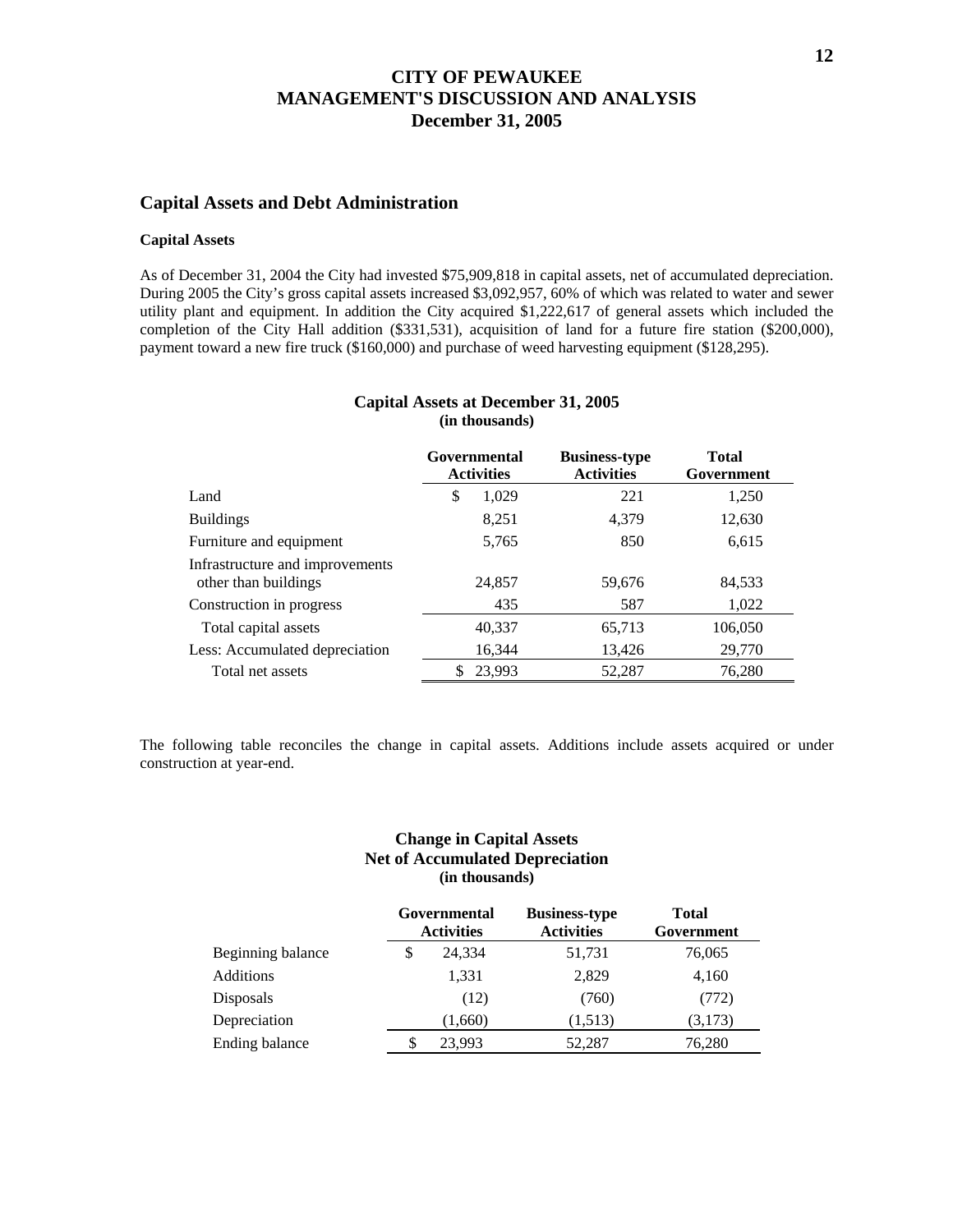Depreciation for governmental assets for the current fiscal year was allocated and included in the direct expenses for the following activities:

| General government                    | 218,726     |
|---------------------------------------|-------------|
| Public safety                         | 275,164     |
| Public works including infrastructure | 1.037.204   |
| Culture and recreation                | 129,000     |
|                                       |             |
|                                       | \$1,660,094 |

#### **Debt Outstanding**

The City had \$20,378,878 in outstanding debt at December 31, 2005, \$1,921,400 of which is due within one year.

### **Outstanding Debt at Fiscal Year End (in thousands)**

| Governmental:                 |    |        |
|-------------------------------|----|--------|
| General obligation notes      | \$ | 5,147  |
| General obligation bonds      |    | 4,743  |
| Compensated absences          |    | 123    |
|                               |    | 10,013 |
| <b>Business-type:</b>         |    |        |
| Sewerage system revenue bonds |    | 5,542  |
| General obligation bonds      |    | 2,897  |
| General obligation notes      |    | 1,437  |
| Installment loans             |    | 490    |
|                               |    | 10,366 |
|                               |    |        |
| Total                         |    | 20,379 |

Total principal repaid during 2005 was:

| Governmental activities<br>Proprietary activities | 616.315<br>1.064.584 |
|---------------------------------------------------|----------------------|
|                                                   | \$ 1.680.899         |

### **Other Economic Factors**

The City of Pewaukee continues to enjoy a very good financial position as it relates to fiscal ability to provide needed and desired public services to City residents and taxpayers at a relatively low expenditure of tax dollars. The City's 2005 full value effect tax rate is again the lowest of all 190 cities in the state and Moody's continues its financial rating of the City at Aa2.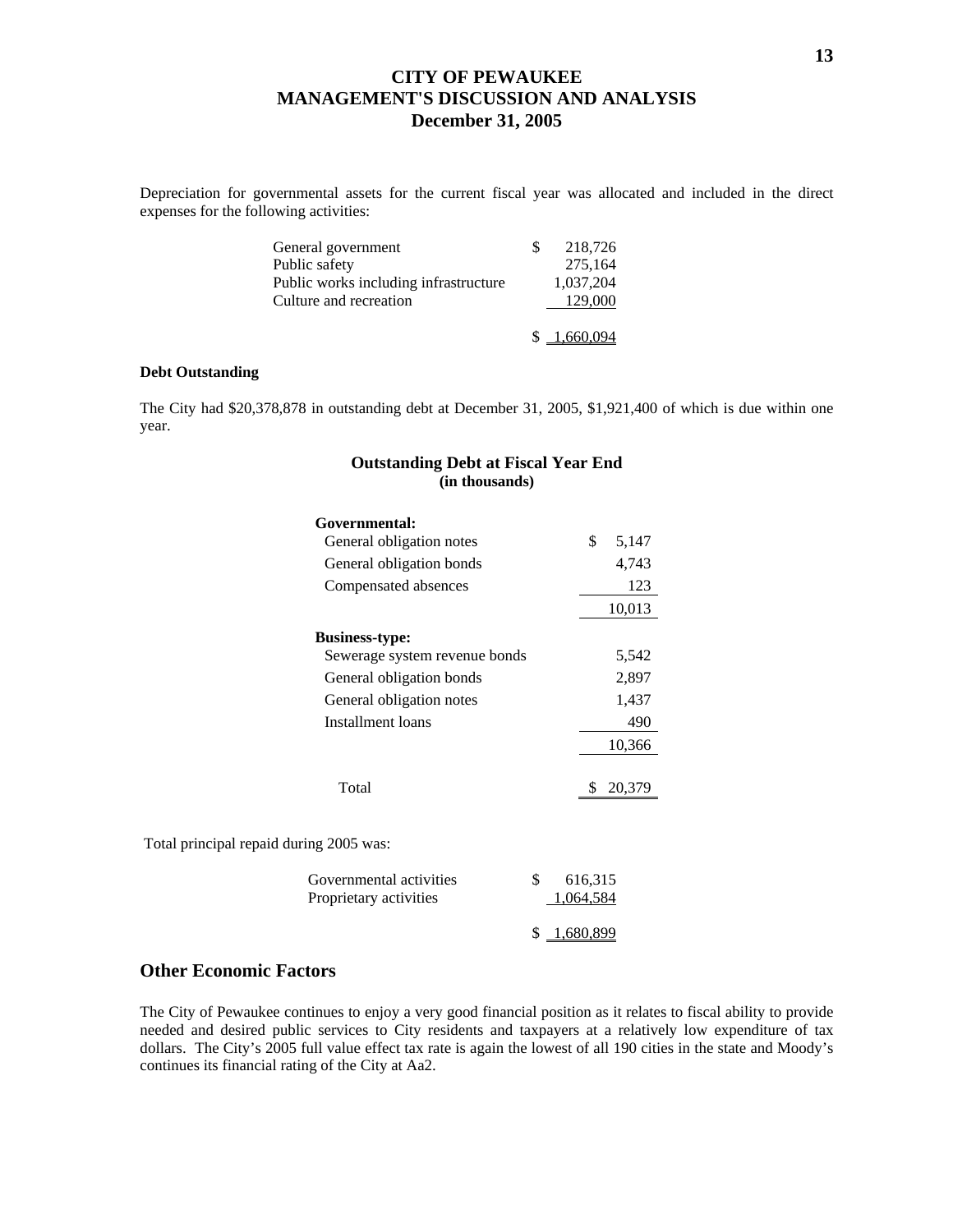Such a financial position is due, in large part, to three occurrences over the past 25 years; namely; (1) Significant growth of high value office and industrial development that requires limited public service expenditure and, (2) Significant growth of high value residential development and, (3) Relatively frugal expenditure of funds by the Common Councils and Town Boards during the same period.

As of December 31, 2005, the City's general obligation debt burden is only 12% of its \$123 million dollar capacity to borrow. The recent increased debt burden is due to the need for land and buildings for a new fire station that will house a 24 hour-7 days per week operation of firefighters and EMT/EMS employees on the west side, payments for the construction of a new joint City/ Village of Pewaukee Library which opened in September of 2005, land and buildings for an expanded park/recreation programs, and the cost of the City Hall addition and renovation which was completed in 2005. The Common Council has also proposed to continue forward in the coming years with improvements to streets, land purchases for parks, a building for a new fire station on the east side of the City, and various water and sewer projects.

Taxes account for the largest source of operating revenue at 60.6% followed by charges for services at 18.1%. The General Fund saw an increase in expenditures in 2005 due to the inclusion of the joint library's operations. The City of Pewaukee was allowed a waiver to the statutory levy limits, receiving approximately \$578,000 of levy dollars which formerly flowed to the county for the library.

In its transition from a primarily rural town in 1980 to a primarily urban city in 2005, the City of Pewaukee has reached a plateau in its physical infrastructure and employment structure. The necessity to house a larger full time staff, particularly in the police and fire/rescue departments, and the demands of increased urban services such as a joint library and increased formal recreation opportunities to a population of urban immigrants, dictates that the City, during the next 20 years, will have to raise its expenditure level and, therefore perhaps, its tax rate.

Because the City (and former Town) anticipated these increased physical and fiscal needs, their impact on the future financial status of the City was planned for and, therefore, can and should be readily accommodated.

### **Financial Contact**

The City's financial statements are designed to present users (citizens, taxpayers, customers, investors, and creditors) with a general overview of the City's finances and to demonstrate the City's accountability. If you have questions about the report or need additional financial information, please contact the City Administrator at W240N3065 Pewaukee Road, Pewaukee, WI 53072.